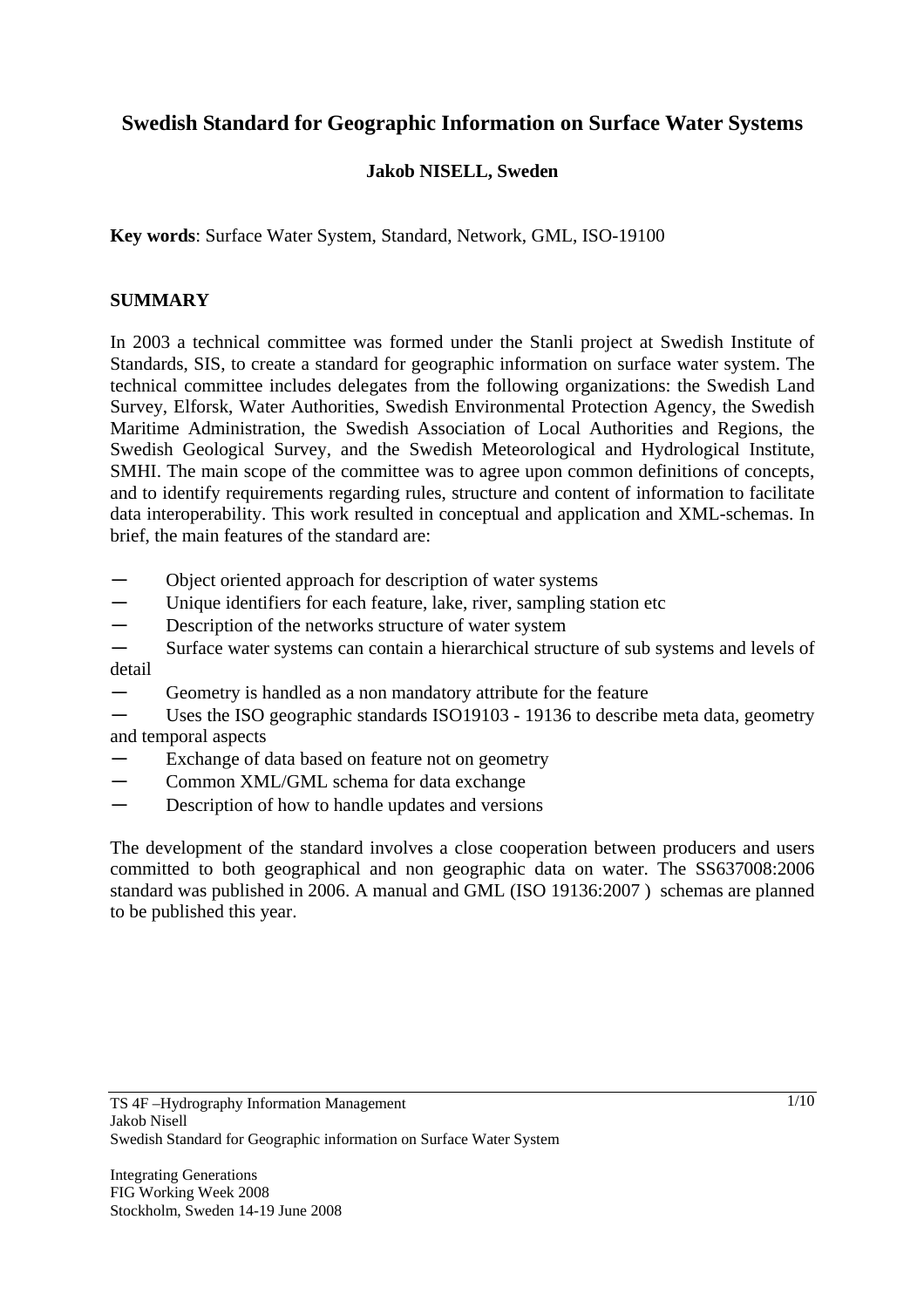# **Swedish Standard for Geographic Information on Surface Water Systems**

## **Jakob NISELL, Sweden**

## **1. WHY STANDARDIZING INFORMATION ON SURFACE WATER**

Geographical information is essential for water environmental and resource assessment Many activities are depending on information on flowdirecitions, geometry and depth of waterbodies. Positioning waterbodies within a network is important information for assessment of environmental pressure and impact.

The use of hydro-geographic data has grown the last couple of years. The European Water Frame Directive has set the focus on information and assessment of water quality and status of individual Waterbodies. Both sampled and modeled data from several different data producers will be needed to prepare this information. Lantmäteriet (Swedish Land Survey) the main producer of geographic data in Sweden are moving towards a new, object oriented, approach for storage and delivery of geographic data. SMHI (Swedish Metrological and Hydrological Institute) are responsible for Hydrological information of lakes and rivers. The Dept of Environmental assessment at SLU (Swedish University of Agricultural Sciences) hosts data on inland waters chemistry, and biology. There are a number of data producers that delivers data to the assessment of surface water quality and status. The Water Authorites are responsible for setting up action plans and reports. To make transfer of information smooth there is a need for a common strategy. The demand for the usefulness and interoperability lead to a SIS,Stanli project for a standard. The requirement on the standard was to:

- supply a framework for information content and structure
- supply a common set of terms and concepts
- facilitate exchange of data between organizations
- facilitate consolidation of data from several producers<br>— simplify development of software applications
- simplify development of software applications
- make data sampling more cost effective
- simplify generalizations between different scales
- ― supply a system independent exchange format

# **2. CONTENT OF THE STANDARD**

The standard contains a conceptual and an application schema. The Conceptual schema contains definitions of terms. The application schema defines the content and structure of information. It also describes relations between different feature types, such as lakes, catchments etc. The Conceptual schema is written in Swedish, and English while the application schema classnames and roles uses only English terms. The standard contains a core of attributes and feature types that are of common interest, Specific needs can be added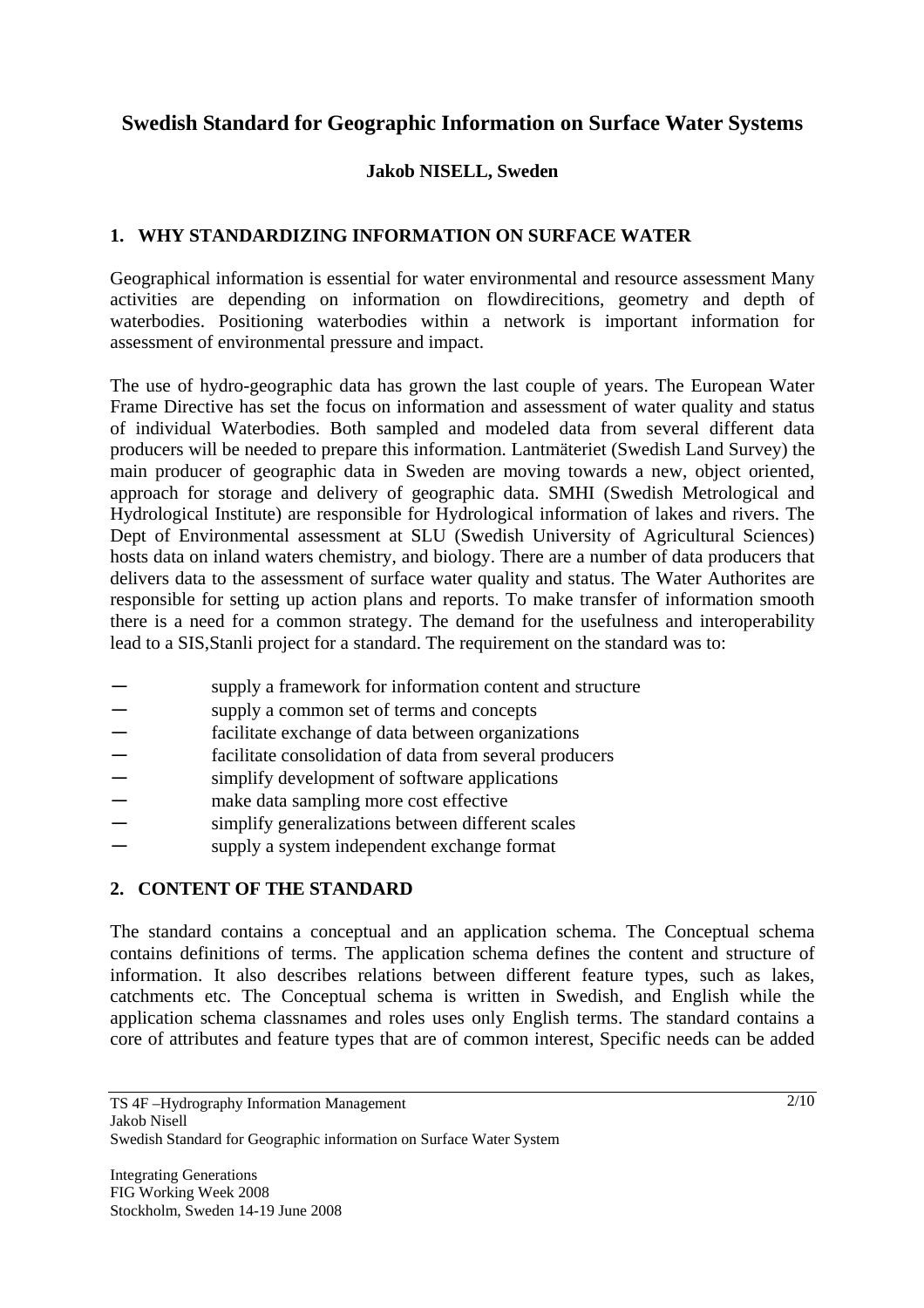to be able to exchange data on for example fish fauna, Nutrient loads etc. The standard is focused on the following aspect:

- Definitions terms and concepts are described
- Hierarchy The inherent hierarchy structure. Waterbodies build up systems

Network Waterbodies and other features as part of a network with defined

flowdirection

Hierachy network All features can be a network

― Identifyers All features must have a unique identifier

― Versioning All information can have versions. Functions for updating is defined

Geometry Features can have none or many geometries. Geometry is attributes and are described by a geometry data type

Temporal features can have a temporal validity using data types in ISO-19108

― Metadata Datasets, features and attributes can contain metadata from ISO 19115

― Information structure Application schema describes information in an UML.

Data exchange XML/GML (ISO 19136:2007) schema are supplied to facilitate information exchange and application development.

― Use of ISO standards The application schema is built on ISO19100 standards.

#### **3. AN OBJECT ORIENTED MODEL**

#### **3.1 Feature types**

All features such as 'Lake Vänern' or 'sampling station A32', belongs to a feature type or feature class such as Lake and Station. Each feature type has a common set of properties like attributes and relations to other feature classes. The feature types are divided into packages

WaterBodies includes: lakes, riverreach, basin, costal water area etc HydrologicalArea includes: catchment area, subcatchment etc. WaterLocation inclueds: outflow location, inflow location, shoreline etc. SurfaceWaterComplex includes: main river, bifurcation, surface water system etc.

There are around 30 feature classes representing real world phenomenon and about 35 data types and other classes defined in the standard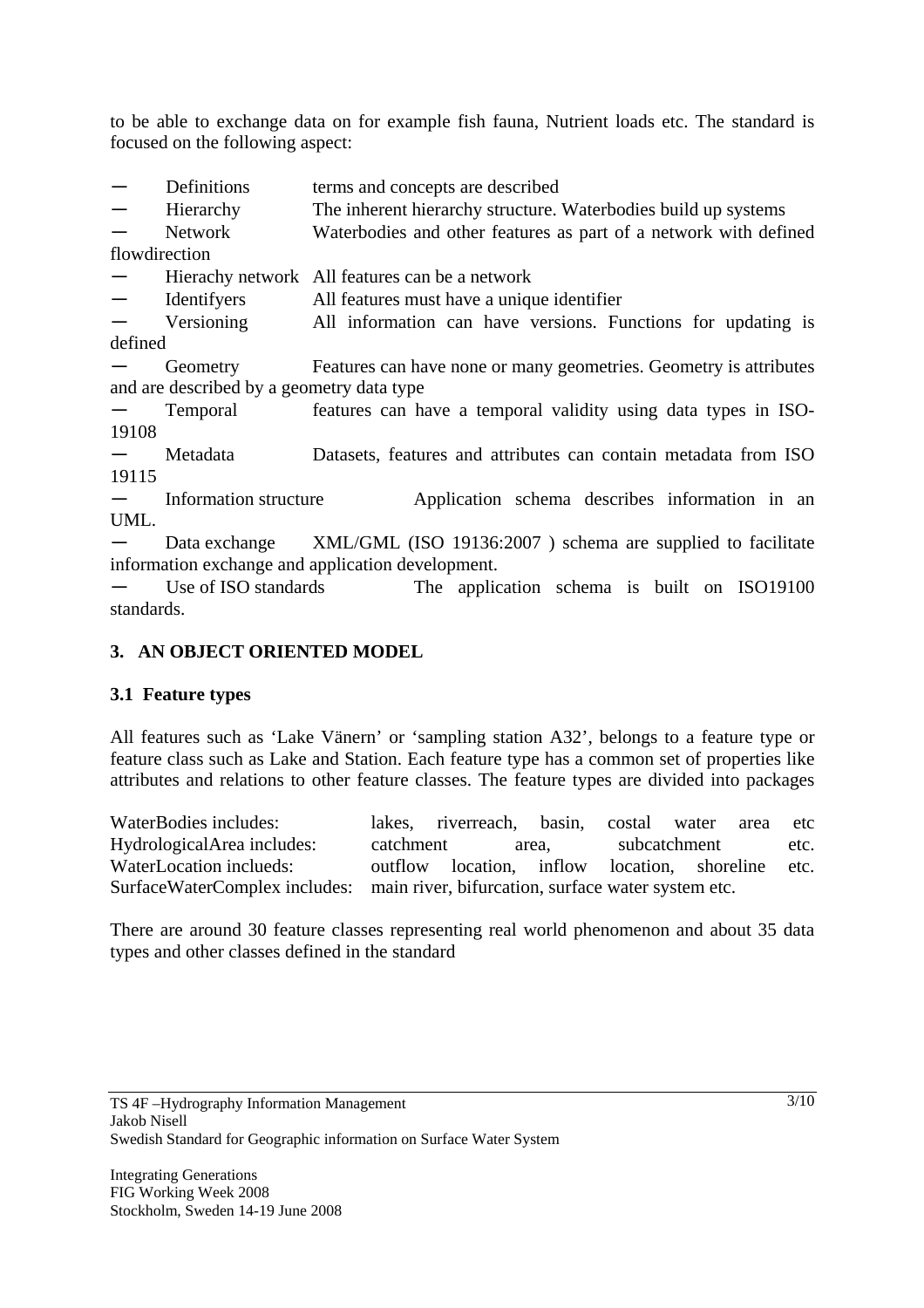#### **3.2 Logical network**

All features are *Water Network Nodes* in a *Water Network*. Nodes represents real world phenomenon and can contain any attributes including geometry. The nodes can be connected to each other using *Water Network Links.* The links are not features and does not have geometries, this is a logical network unlike a geometrical network. Links are only used to describe the topological relation like flow direction between nodes. Figure 1 shows the representation of two features in a Surface water dataset. all feature has a universal unique identifier.



**Figure 1**. Left: representation of two features in a surface water system with there attributes. Right: the representation of the logical network including the two features, the nodes, in the network.

the network representation shows the hydrological connection between the features and can be implemented as a table of *Water Network Links*

| <b>WaterNetworkLink</b> | startnode            | lendnode            |
|-------------------------|----------------------|---------------------|
| KSHSA-6933-SQLWR        | $ ASKJD-12312-LJLFJ$ | $RSKAA-34312-WSLSQ$ |

**Table 1** WaterNetworkLink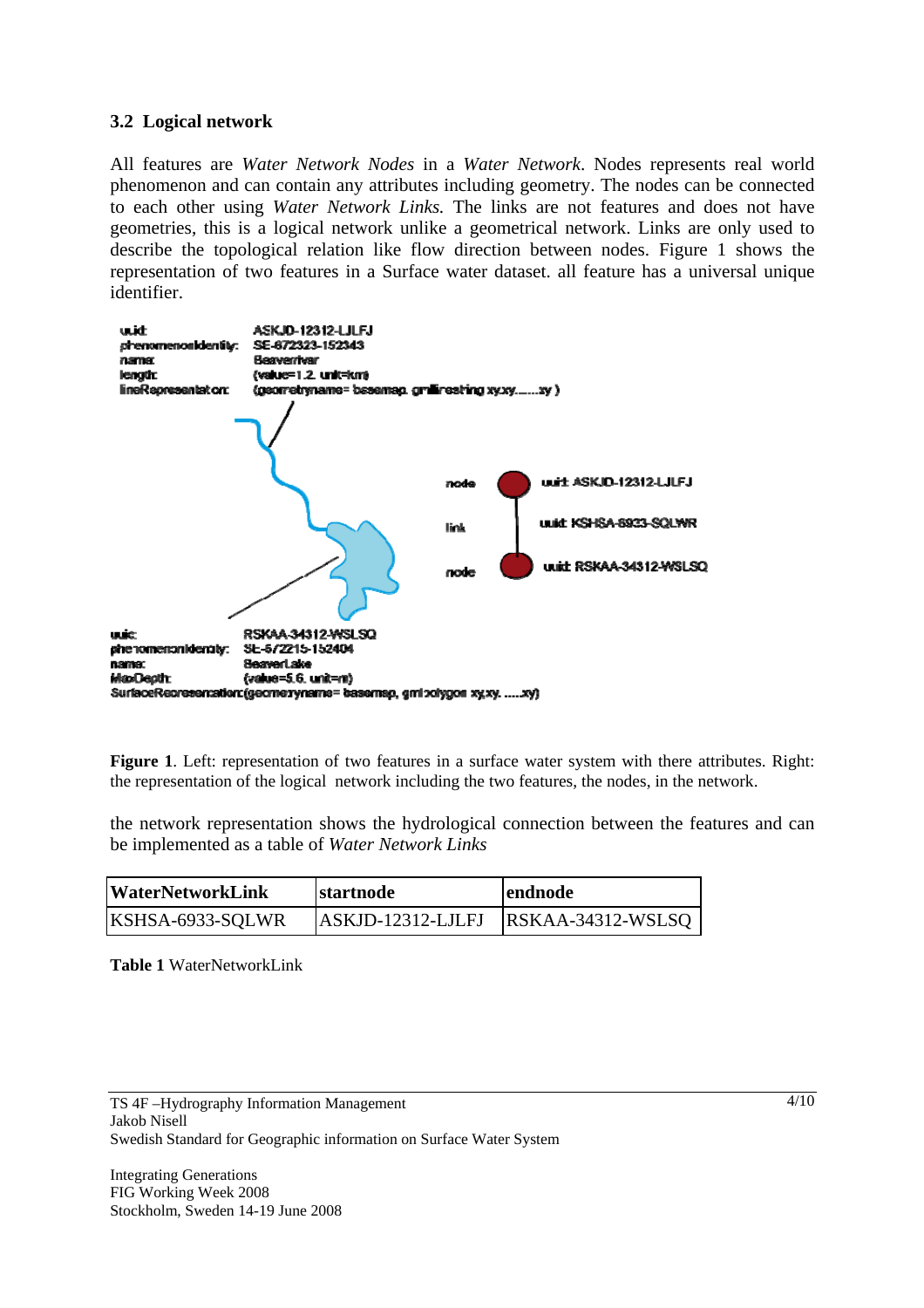### **3.3 Network – Node relation**

*Water Network nodes* are nodes that contains an inner structure, all nodes but those representing locations can have an inner structure. In figure 2 a feature representing a water system is shown. The network contains two nodes a *river reach* and a *lake.*



**Figure 2** The Water Network nodes can be a network containing nodes in finer level of detail, a water system can contain rivers and lakesThe relation between the Network and contained nodes can be implemented as a water network relation table.

| <b>WaterNetworkRelation</b> | member              | complex           |
|-----------------------------|---------------------|-------------------|
| USKL-3453-TEKLK             | ASKJD-12312-LJLFJ   | ARTE-3212-QWERW   |
| <b>TSKK-4454-EKSKL</b>      | $RSKAA-34312-WSLSQ$ | $ARTE-3212-OWERW$ |

**Table 2** Relation between Network and Nodes

# **3.4 Attributes and datatypes**

Each feature type, lakes, river reach, has a set of attributes that has been chosen to reflect a minimal set of attributes of common interest independent on applications. All attributes are optional except from an unique identifier. Attributes can be of a general data type such as Character String and Integer or as a data type defined in this or in an ISO 19100 standard. The data types defined in the standard can be composed of many parts. An example is *WaterDepth*  that contains unit, accuracy and time of measurement in addition to the actual value.

Geometry for a feature is handled as any other attribute. The standard contains four geometry data types, Point geometry, Line geometry, Surface geometry and Solid geometry. The geometry data types uses ISO19107 or GML data types for geometry and adds accuracy information, representation scale and geometry name. Each feature can have any number of geometrical representations but does not need to have any geometry defined at all. A lake can for example have point representation used in scale 1:1 miljon a simple polygon for scale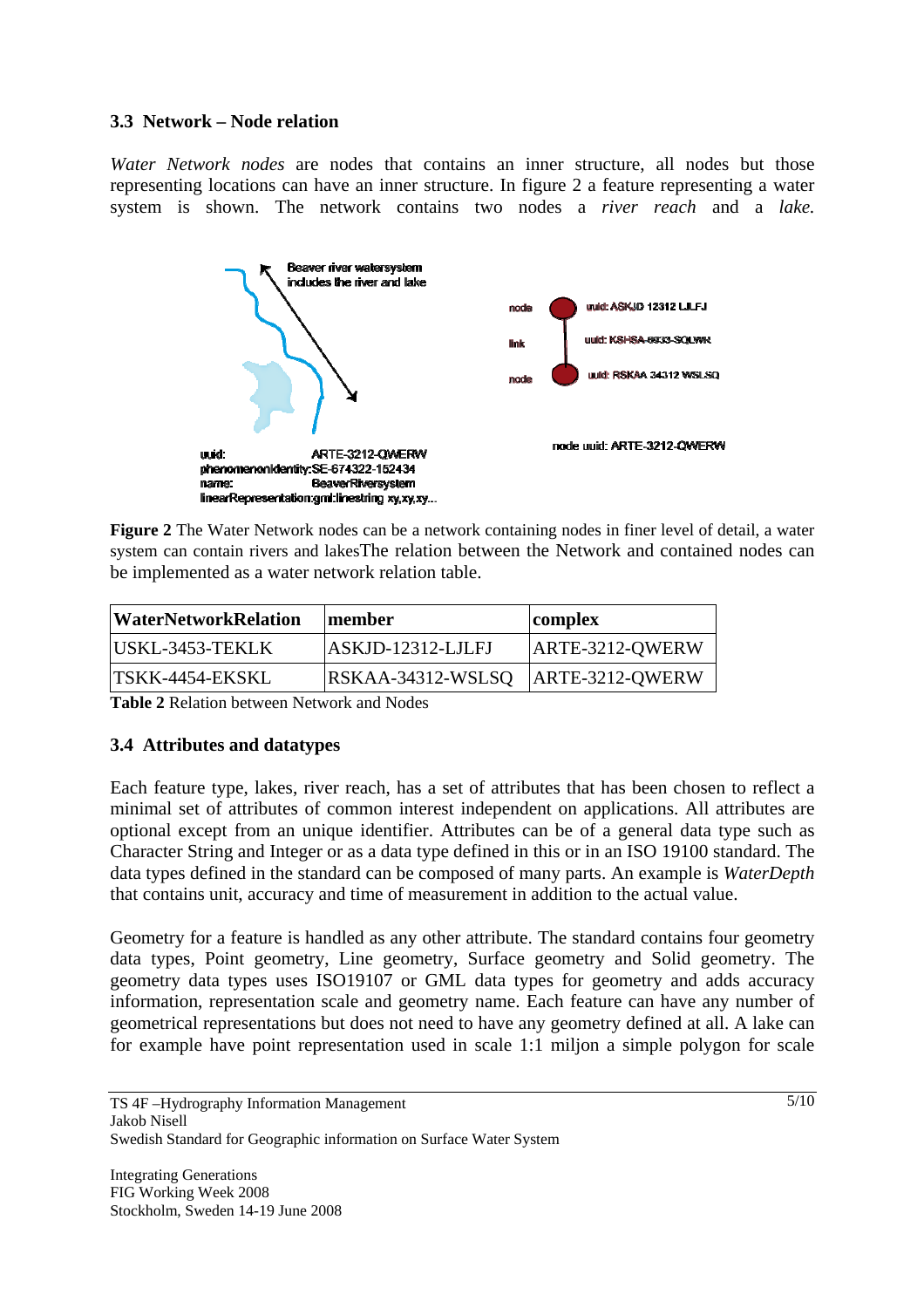1:100 000 and a detailed polygon use in scale 1:50 000 stored for the same feature in the same dataset.



b)GM:curve/gml:curve c and d) GM:Surface/gml:surface e)GM:solid/gml:solid

#### **3.5 Identifiers**

All features has to have a universally unique identifier, UUID, all real world phenomenon such as sampling station and lakes should should have a phenomenon identity. UUIDs can be created automatically there are several methods for doing this ISO/IEC 11578 describes this. UUID can be use as a foreign key to match data produced by different organizations. The UUID can be produced by the organization that created the feature. To set the phenomenon identity a central registry function is needed that issues and keep the UUID-Phenomenon Identity relations. This is rather an organizational issue then a technical and has to be solved between the main producers of water related information.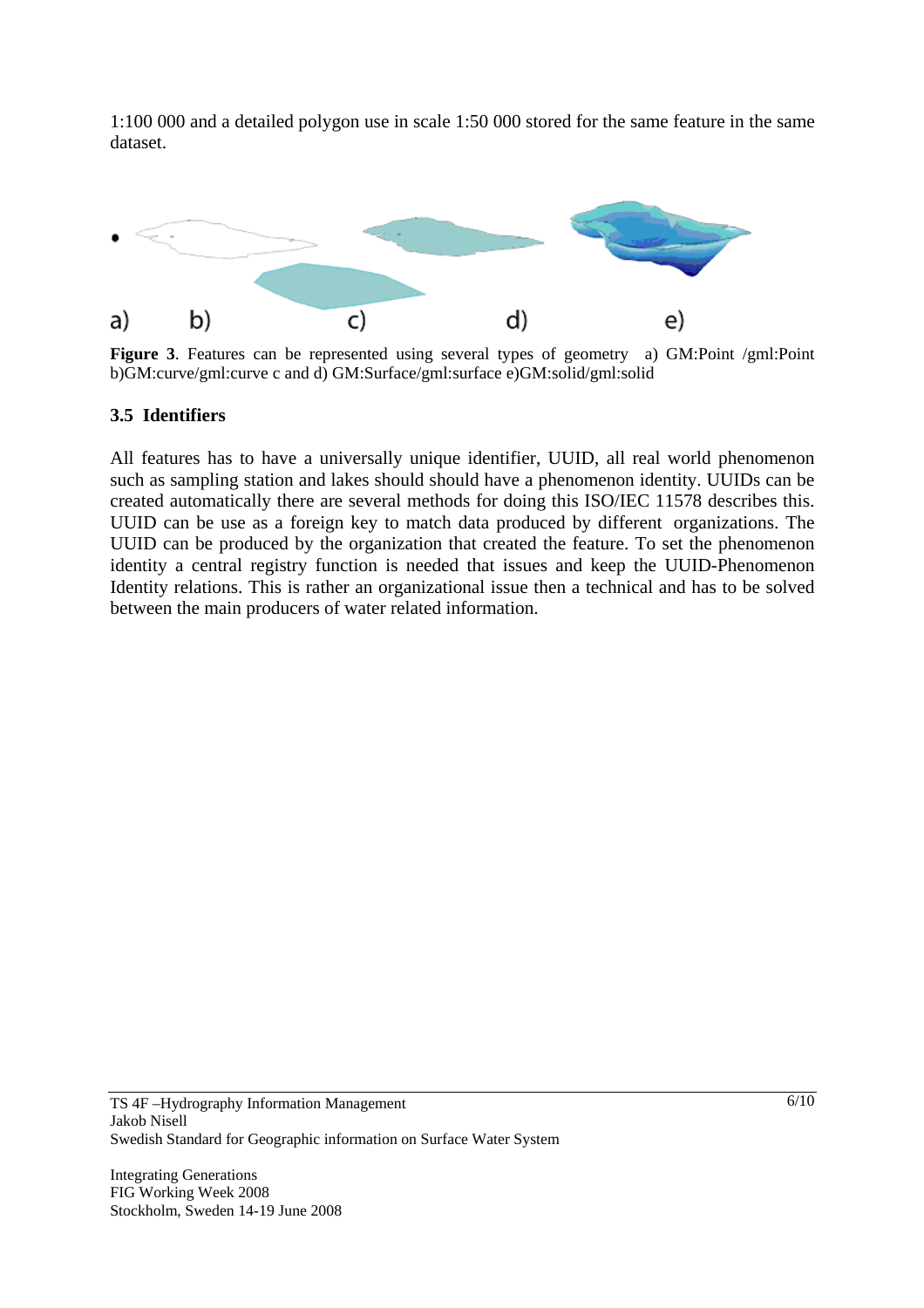## **4. INFORMATION STRUCTURE**

An application schema was built and documented as an UML model following the ISO-19109 standard. UML is a graphical language for developing object oriented models for software, XML-schema and databases development. Class properties, inheritance and relations can be created and visulized graphically. The base class for features is the *Network Node*. All features are subclasses to this class and inherites its properties and relations such as attributes (uuid, name, pointgeometry etc) and roles such as startnode, endnode, complex etc.



**Figure 4** a subset of the UML model for SS-637008*.*

From the UML graph in figure 4 it can be seen that the feature type *WS\_Lake* is a type of *WS\_SurfaceWaterbody* which is a *WS\_WaterNetwork*. The *WS\_WaterNetwork* is a *WS\_WaterNetworkNode*, therefore *WS\_Lake* has all the attributes and relations of these classes. *WS\_WaterNetworkNode, WS\_WaterNetwork* and *WS\_SurfaceWaterbody* are all abstract classes which mean that they do not materialize, only *WS\_Lakes* and *WS\_RiverReach* exists as real world phenomenon. *WS\_Lakes* has the attributes maximum and minimum stage but also, a result of inherantes, attributes from all inherent classes. From NetworkNode, uuid, name etc, from WaterNetwork body representation and from Surfacewater body area, averageDischarge etc. Lakes can also be a member and a complex as well as startnode and endnode.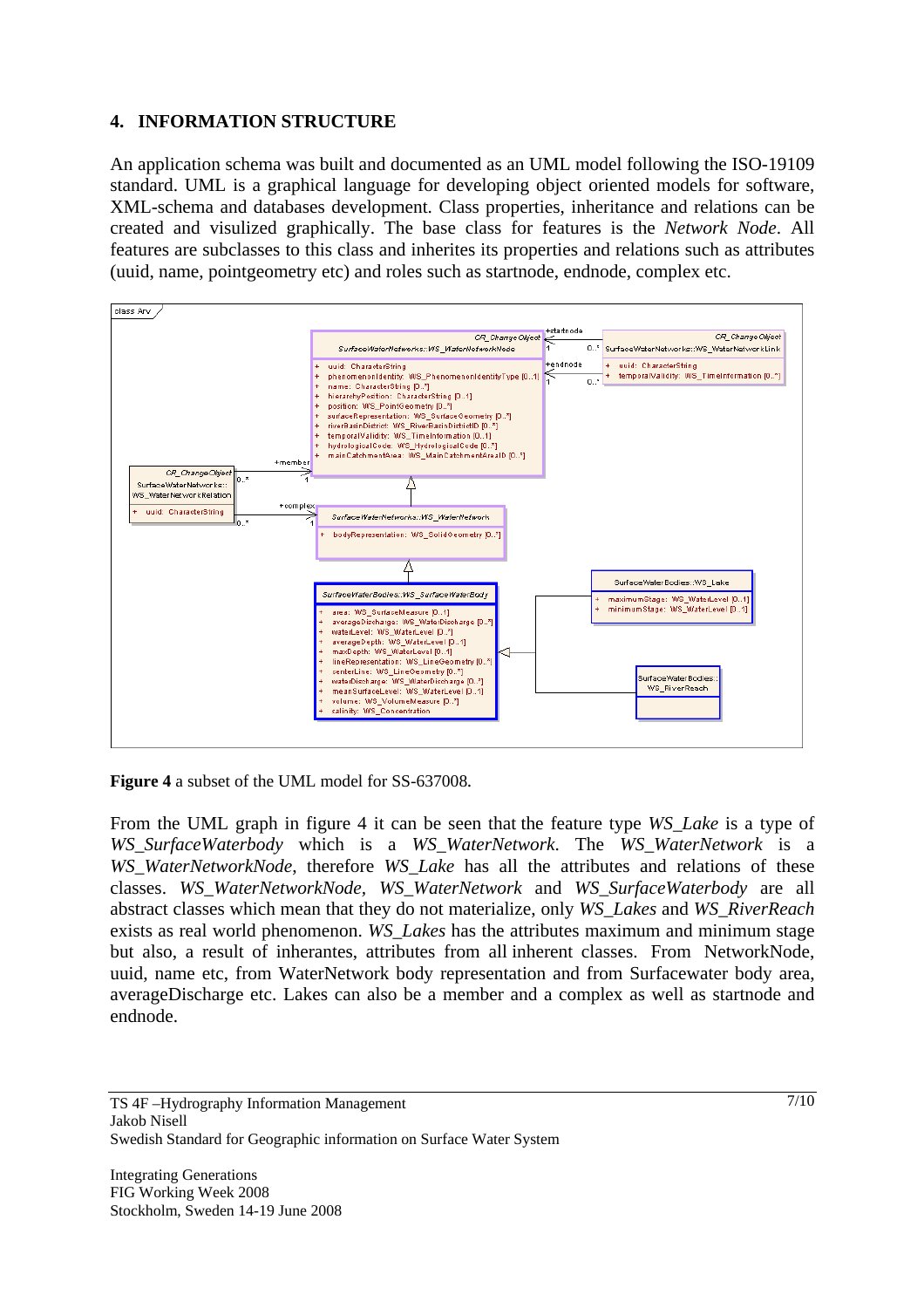#### **5. DATA EXCHANGE**

Presently data exchange concerning water information uses many different formats and structures. There are a number of defacto standard for geographic information such as ESRI shape files and geodatabases. Different parties has there own structure and software platforms such as ESRI ArcGIS, MapInfo, Oracle Spatial, or PostGreSQL/Postgis. XML/GML is an open and system independent format that can be used as a bridge between any defined format. GML was recently accepted as an international standard, ISO19136. GML is widely used in web map, feature services and as a general exchange format. Within the SS637008 standardization project a XML-schema was created using the guidelines in ISO 19118. The schema can be used for validating XML-files and as a tool to build transformations between other formats such as database tables, GIS formats or websites. XML-files is based on tagged data values. The set of allowed and required tags or elements are defined in the XML schema which is based on the classes and relations in the application schema. The root element  $\langle GI \rangle$ can contain three different elements <exchangeMetadata>, <dataset> or <update>. To send a request to update a dataset that was delivered earlier the <update> tag is used. All features are versioned through the use the SS-637007 standard. The update function can contain either <add> <modify> or <delete>. Add is used to add an object to the dataset. Modify is used to change information about an object that is already in the dataset, for example a new geometry. Delete is used to remove an object, referred by its UUID, from the dataset

```
<?xml version="1.0" encoding="utf-8"?>
<GI version="1.0" xmlns:xsi="http://www.w3.org/2001/XMLSchema-instance"
xsi:noNamespaceSchemaLocation="D:\projekt\tk452\xmlschema_v1.0\xsd\SS637008.xsd"> 
        <exchangeMetadata> 
             <datasetCitation> 
                 <title>add to lake register</title>
                  <date> 
                        <date>2006-11-24</date> 
                       <dateType>YYYY-MM-DD</dateType> 
                 \langledate\rangle </datasetCitation> 
                   ……………………………………………………… 
       </exchangeMetadata> 
        <update> 
            <add>
                  <WS_Lake> 
                       <versionID>3.1</versionID> 
                       <uuid>RSKAA-34312-WSLSQ</uuid> 
                       <name>storsjön</name> 
                        <position> 
                             <representationScale>1:100000</representationScale> 
                             <geometryName>basemap</geometryName> 
                            <pointPosition>
                                  <position> 
                                       <coordinate> 
                                             <Number>1635023</Number> 
                                             <Number>6731109</Number> 
                                       </coordinate> 
                                  </position> 
                             </pointPosition> 
                        </position> 
                 \langleWS_Lake>
```
TS 4F –Hydrography Information Management Jakob Nisell Swedish Standard for Geographic information on Surface Water System

Integrating Generations FIG Working Week 2008 Stockholm, Sweden 14-19 June 2008  $8/10$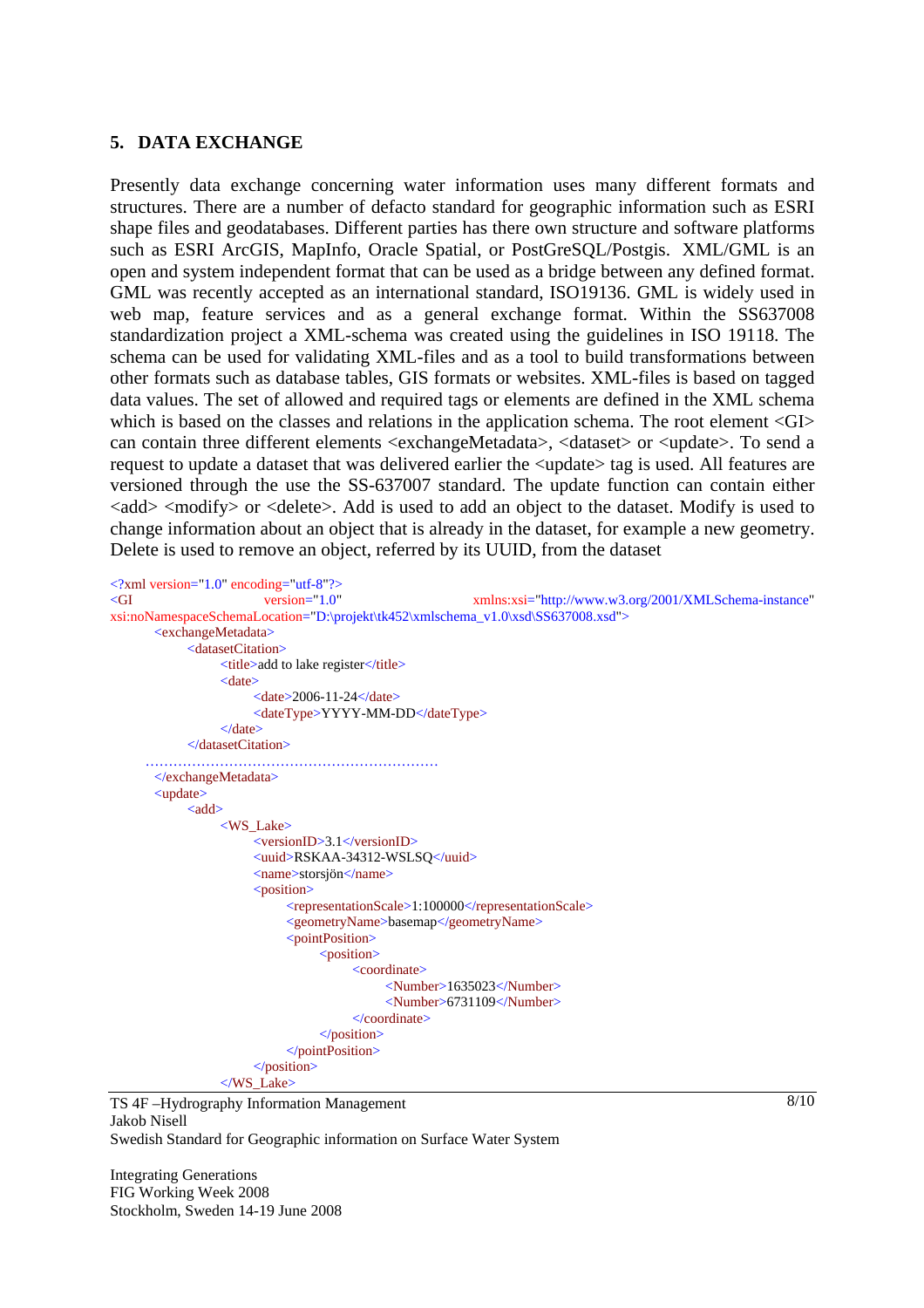```
 </add> 
          </update> 
\langleGI>
```
The xml file above shows an example of an update. A new lake is added to the dataset that was sent earlier. The delivery contains the new lake UUID, its name and its position as a point geometery. The data past the  $\langle \text{add} \rangle$  tags is to be added to the dataset. Inside the <exchangeMetadata> tags there is metadata about the delivery.

# **6. STATUS OF IMPLEMENTATION**

The Swedish standard was published in June 2006 the document is available in Swedish and English. There is a swedish handbook on it's way and a GML-schema. The standard are currently being extend to include groundwater. The concepts used in the standard is currently being adopted by the main producers of hydrographic data, SMHI and Lantmäteriet. There is a need for a common implementation strategy for handling UUIDs and phenomenon identities and to define responsibilities for these functions, a work that has just started. Today there is no dataset that comply with all aspects of the standard. It is however easy to adopt many of them. Information needed to build a detaild network can be constructed gradually in different levels of detail as the network can be constructed independently of geometries. Each organization can supply there information to fill different parts like network, hierarchy, depth, area, geometry etc as long as they use a commonly decided identifier for each feature.

The work to set up as Swedish standard was not just a matter of writing a document, probably more important was the forum it gave for cooperation and discussions on common strategies for geographic information on water. The Stanli project area at SIS is registred in SDIC (Spatial data intrest community) of INSPIRE (Infrastructure for Spatial Information in Europe) and the SS637008 document has been registred as a reference document.

# **REFERENCES**

SS637008:2006 Geographic information – Surface Water Systems Conceptual and Application Schema, http://www.sis.se/stanli/

SS637007:2006 Geographic information – Representation of changes in datasets http://www.sis.se/stanli/

ISO 19109:2005 Rules for Applications schema, http://www.isotc211.org/

ISO 19107:2003 Spatial schema, http://www.isotc211.org/

ISO 19108:2002 Temporal schema, http://www.isotc211.org/

ISO 19115:2003 Metadata, http://www.isotc211.org/

ISO 19118:2005 Encoding, http://www.isotc211.org/

ISO 19136:2007 GML, Geography Markup Language, http://www.isotc211.org/

ISO/IEC 11578 Open Systems Interconnection – Remote procedure call. http://www.iso.org/iso/iso\_catalogue/catalogue\_tc/catalogue\_detail.htm?csnumber=2229 INSPIRE - Infrastructure for Spatial Information in Europe, http://www.ec-gis.org/inspire